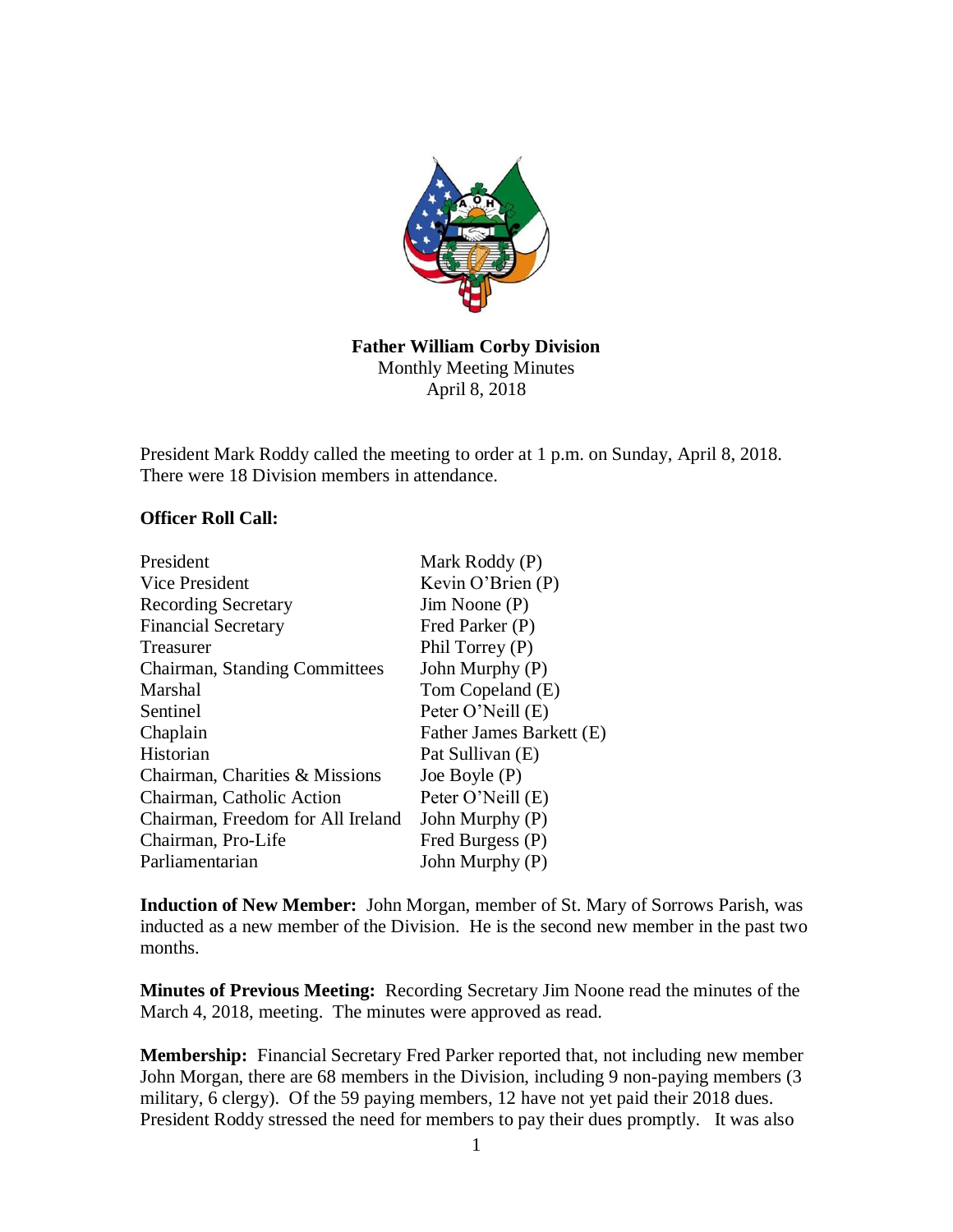noted that of the \$35 in yearly dues, almost half of this amount does not go to the Division (\$12 to National AOH, \$2 to State, \$1 to County).

**Correspondence:** Jim Noone reported receiving a packet from the AOH National Secretary seeking funds for support of diocesan vocations. It requests that every division donate \$500 for a 'name recognition' scholarship in the name of the division's chaplain or other person 'worth of such recognition.' It suggests that the fund-raising campaign be conducted over the next three months. Mr. Roddy noted that such a donation is not in the budget. He added that it is the consensus of Division officers not to make such a donation this year but to consider it in the future, should similar requests be made by the AOH National leadership.

Fred Parker stated that he received a funding appeal from Bethany House. Mr. Roddy said the Division will look into it as part of overall budget considerations.

**Committee Reports:** There were no committee reports.

**Treasurer's Report:** Treasurer Phil Torrey reported that the Division's current bank balance is \$24,780.10. This includes March revenues of \$9,069.55 (mostly from the St. Patrick's Day Dinner Dance) and expenses of \$4,831.04 for a net of \$4,238.51.

**Unfinished Business:** President Roddy made a motion to approve the 2018 Division budget, which was distributed and reviewed at the March meeting. The budget projects income of \$21,675 and expenses of \$22,156, including \$9,160 in donations. The motion was unanimously approved.

Mr. Roddy noted that a new Division website will be up and running in the weeks ahead. It will include Member section with a password. There was a brief discussion of items that should be included on the website.

## **New Business/Upcoming Events:**

- President Roddy reported that the March 17 St. Patrick's Day Dinner Dance (SPDD) was successful financially and that attendees seemed to have a good time.
- President Roddy said that instead of a Comedy Night fundraiser in October he would like to have a 1950s/60s-themed 'Sock Hop' in Farrell Hall. It would include a Virginia Lottery scratch-off ticket raffle, similar to the Bob Hickey Memorial Raffle at the SPDD. This led to a broader discussion on Division fundraising vs. the social and cultural aspects of the AOH. There was a consensus to proceed with the Sock Hop proposal.
- Mr. Roddy distributed an order form for Division polo and oxford shirts. He was advised by the shirt company that the oxford shirt sizes tend to run a bit small.
- Joe Boyle expressed thanks to those who helped put up the tent for the Easter Sunrise Mass at the Historic Church Cemetery. He also said a Division color